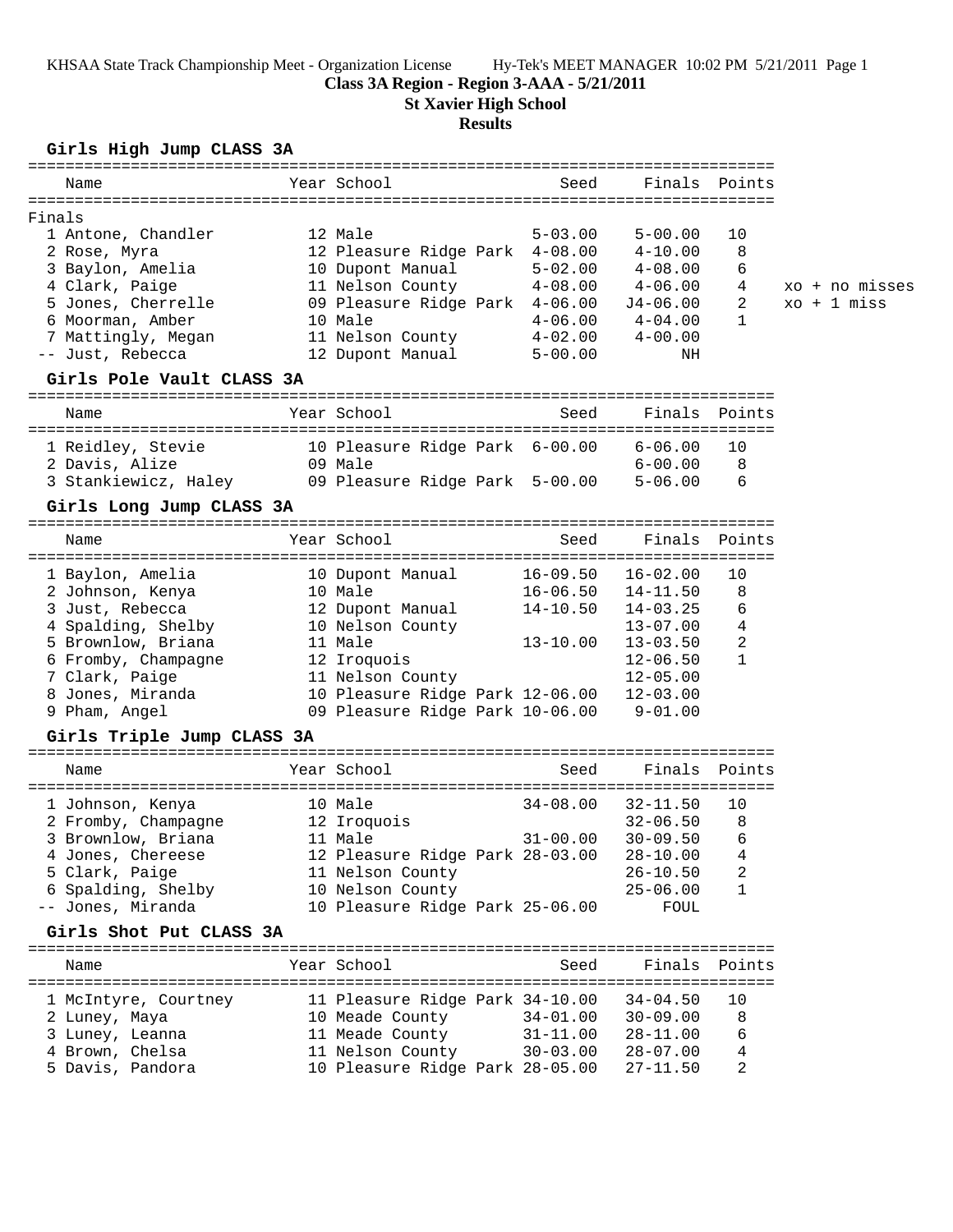KHSAA State Track Championship Meet - Organization License Hy-Tek's MEET MANAGER 10:02 PM 5/21/2011 Page 2

**Class 3A Region - Region 3-AAA - 5/21/2011**

**St Xavier High School**

# **Results**

| Girls Shot Put CLASS 3A<br>6 Smith, Kayla<br>7 Garcia, Silvia<br>8 Osbourne, Lauren<br>9 Griffin, Ebonique<br>Girls Discus Throw CLASS 3A                                         | 10 Dupont Manual<br>11 Male<br>11 Nelson County<br>11 Male                                                                                                                     | 25-11.00<br>27-08.00<br>24-00.00<br>$26 - 09.50$                                                             | 27-06.00<br>24-06.50<br>22-02.50<br>21-04.50                                                                                                 | 1                                      |                                |
|-----------------------------------------------------------------------------------------------------------------------------------------------------------------------------------|--------------------------------------------------------------------------------------------------------------------------------------------------------------------------------|--------------------------------------------------------------------------------------------------------------|----------------------------------------------------------------------------------------------------------------------------------------------|----------------------------------------|--------------------------------|
| ================================<br>Name                                                                                                                                          | Year School                                                                                                                                                                    | Seed                                                                                                         | Finals                                                                                                                                       | Points                                 |                                |
| 1 McIntyre, Courtney<br>2 Garcia, Silvia<br>3 Hardin, Rachel<br>4 Osbourne, Lauren<br>5 Davis, Pandora<br>6 Brown, Chelsa<br>7 Sutterly, Sarah<br>8 Luney, Maya                   | 11 Pleasure Ridge Park<br>11 Male<br>09 Male<br>11 Nelson County<br>10 Pleasure Ridge Park 73-04<br>11 Nelson County<br>09 Meade County<br>10 Meade County 61-08.50            | $99 - 08$<br>$96 - 08$<br>$79 - 04$<br>75-06<br>$59 - 10.50$<br>$57 - 02$                                    | $94 - 03$<br>$83 - 04$<br>$76 - 02$<br>$76 - 00$<br>75-09<br>70-11<br>$58 - 11$<br>$55 - 01$                                                 | 10<br>8<br>6<br>4<br>2<br>$\mathbf{1}$ |                                |
| Boys High Jump CLASS 3A                                                                                                                                                           |                                                                                                                                                                                |                                                                                                              |                                                                                                                                              |                                        |                                |
| Name                                                                                                                                                                              | Year School                                                                                                                                                                    | Seed                                                                                                         | Finals                                                                                                                                       | Points                                 |                                |
| 1 Way, Chris<br>2 Barbour, Lorentez<br>3 White, Trey<br>4 Jones, Ben<br>5 Reese, Taylor<br>6 Schieman, Paul<br>7 Fields, Austin<br>-- Smith, Colin                                | 12 Male<br>11 Male<br>11 Nelson County 6-04.00 6-00.00<br>09 Nelson County 5-08.00 5-06.00<br>10 Meade County 5-08.00 5-04.00<br>09 St. Xavier<br>10 St. Xavier<br>09 Iroquois | $6 - 06.00$<br>$5 - 08.00$                                                                                   | $6 - 04.00$<br>$6 - 04.00$ $6 - 02.00$<br>J5-04.00<br>$5 - 02.00$<br>NH                                                                      | 10<br>8<br>6<br>4<br>2<br>$\mathbf{1}$ | XO<br>$xxo + 2 \text{ misses}$ |
| Boys Pole Vault CLASS 3A                                                                                                                                                          |                                                                                                                                                                                |                                                                                                              |                                                                                                                                              |                                        |                                |
| Name                                                                                                                                                                              | Year School                                                                                                                                                                    | Seed                                                                                                         |                                                                                                                                              | Finals Points                          |                                |
| 1 Zolke, Brad<br>2 Ramsey, John 11 St. Xavier                                                                                                                                     | 12 St. Xavier                                                                                                                                                                  | $11 - 06.00$                                                                                                 | $14 - 00.00$ $13 - 03.00$<br>11-00.00                                                                                                        | 10<br>8                                |                                |
| Boys Long Jump CLASS 3A                                                                                                                                                           |                                                                                                                                                                                |                                                                                                              |                                                                                                                                              |                                        |                                |
| Name                                                                                                                                                                              | Year School                                                                                                                                                                    | Seed                                                                                                         |                                                                                                                                              | Finals Points                          |                                |
| 1 Morris, Ronjae<br>2 Jackson, Eric<br>3 Ramsey, John<br>4 White, Trey<br>5 Patterson, Michael<br>6 McCauley, Andrew<br>7 Hawkins, Kenttwain<br>8 Whitney, Joseph<br>9 Jones, Ben | 11 Male<br>12 St. Xavier<br>11 St. Xavier<br>11 Nelson County<br>12 Male<br>10 Butler<br>10 Pleasure Ridge Park 19-04.00<br>11 Bullitt Central<br>09 Nelson County             | $21 - 04.75$<br>$18 - 11.50$<br>$19 - 06.50$<br>$20 - 05.50$<br>$20 - 08.75$<br>$19 - 08.00$<br>$17 - 07.00$ | $20 - 11.00$<br>$19 - 06.50$<br>$19 - 06.00$<br>$19 - 05.00$<br>$19 - 03.00$<br>$18 - 10.75$<br>$18 - 05.25$<br>$16 - 07.25$<br>$15 - 11.50$ | 10<br>8<br>6<br>4<br>2<br>$\mathbf{1}$ |                                |